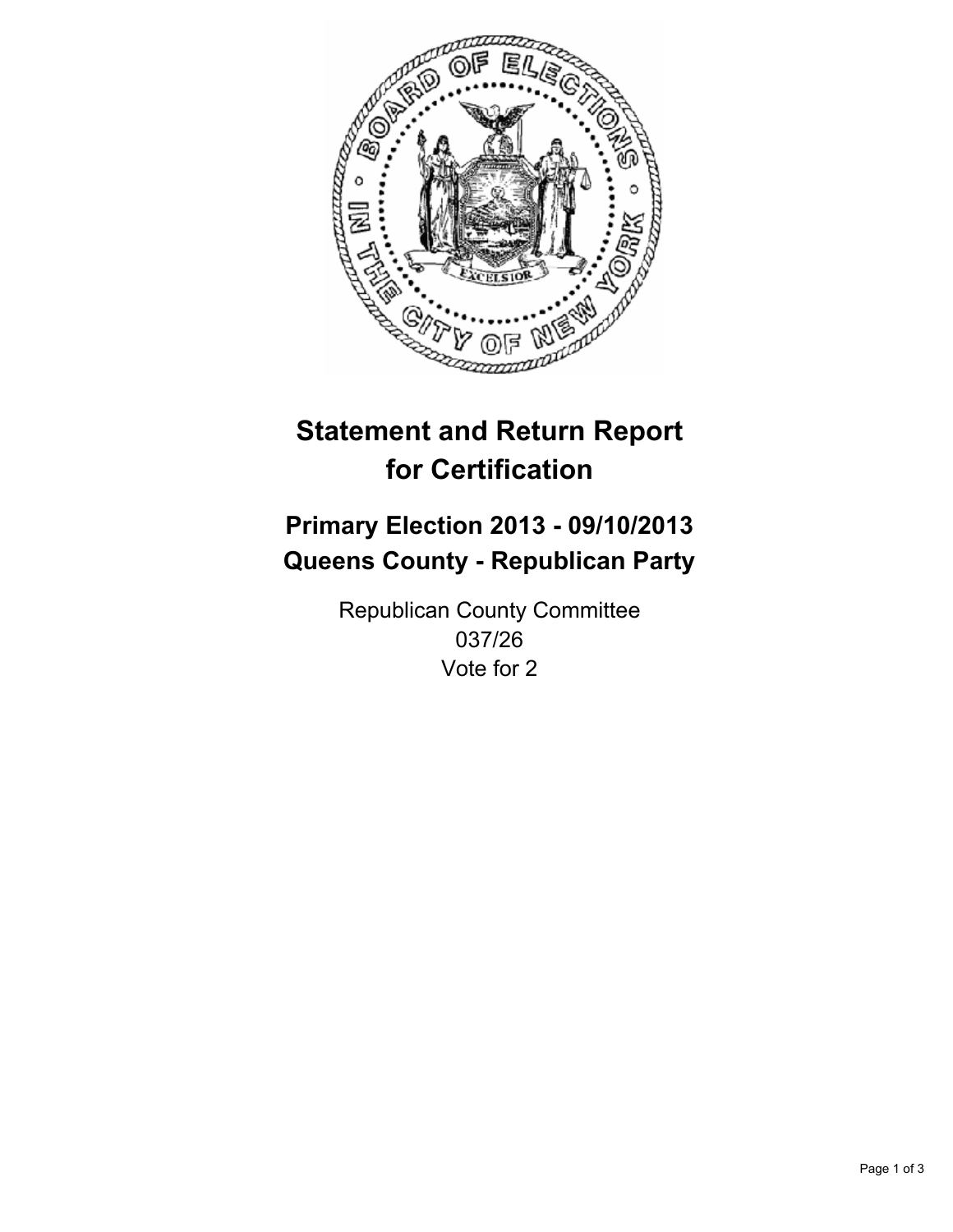

## **Assembly District 26**

| 3        |
|----------|
| 0        |
| 0        |
| 0        |
| $\Omega$ |
| 22       |
| 13       |
| 9        |
| 2        |
| 46       |
|          |